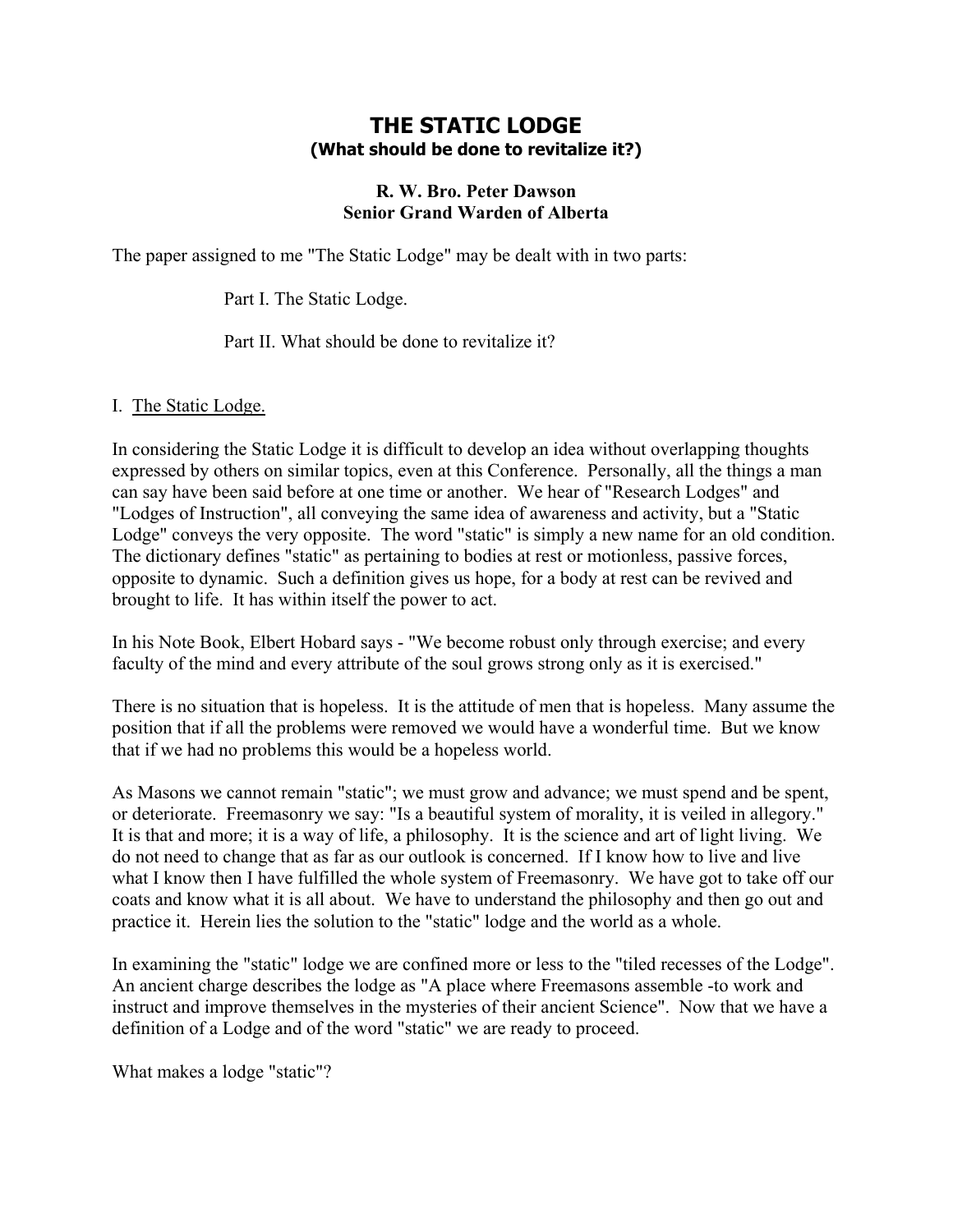The causes of a "static" Lodge can be set out in the following:

- 1. Lack of interest among -the members of a. Lodge.
- 2. Officers carry out their duties in a careless manner.
- 3. Just enough men to fill the chairs and constitute a Lodge.
- 4. Lack of enthusiasm because of private piques or quarrels within the Lodge.
- 5. The absence of an atmosphere of fellowship.
- 6. Lack of interest in their masonry.
- 7. No definite work planned.
- 8. The aim of many is to obtain the Higher Degrees and thus forget Masonry,
- 9. Failure to remember and put into practice their Obligations.

In these modern days there are many factors to consider relative to a "static" Lodge. The first half of the 20th Century was notable for its interest in service to humanity It has been and is the age of service clubs. The idea of up and doing has been the motivating force. Doing those things that the public can see have been disturbing factors in the life of Freemasonry. Many members propose similar programs for the Craft. "we are inactive" they say, "let us do something spectacular". Many Brethren have come into membership with absolutely the wrong impression of Freemasonry. They see it in the light of a service club. It is therefore our duty and responsibility to change their idea that they have to show something tangible to the outside world. It is a perilous procedure to introduce any matters that may sow the seeds of discord or "prostitute the sacred time of the Lodge to ignoble purposes or alien interests".

Perhaps the real cause of a "static" Lodge is the lack of a keen ambition on the part of the Worshipful Master and his officers to have an interesting and successful Lodge. This is brought about because they do not make themselves sufficiently conversant with the Ritual and also with the duties that pertain to their respective offices. The result is a weak, perfunctory, and unsatisfying year of office, that is no credit to the occupant and definitely harmful both to the Lodge and to Freemasonry. Yes, in a "static" Lodge one will find "monotonously delivered formalities, poorly administered proceedings, and ceremonies that are improperly prepared and unimpressive".

A Lodge often becomes "static" because it is situated in an isolated area. I have one in mind that is 20 miles from its nearest sister Lodge. Its membership is small in number and in influence; other organizations predominate in that locality. How to revitalize it has taxed the ingenuity of many D.D.G. Masters,

## Part II. What should be done to revitalize it?

We must get rid of indifference within the membership of the Lodge, for it lies at the base of many of our difficulties. It has a lot to answer for in regard to our Lodges not functioning properly. Human nature seeks the easy way out, thus shirks its many responsibilities. Because we are masons and because we are organized into Lodges and Grand Lodges, the idea is prevalent that that is all that is necessary. I am inclined to believe that we must, if I may use the term, "evangelize our Masonry". We have got to make it Vivid and vital, and it must be a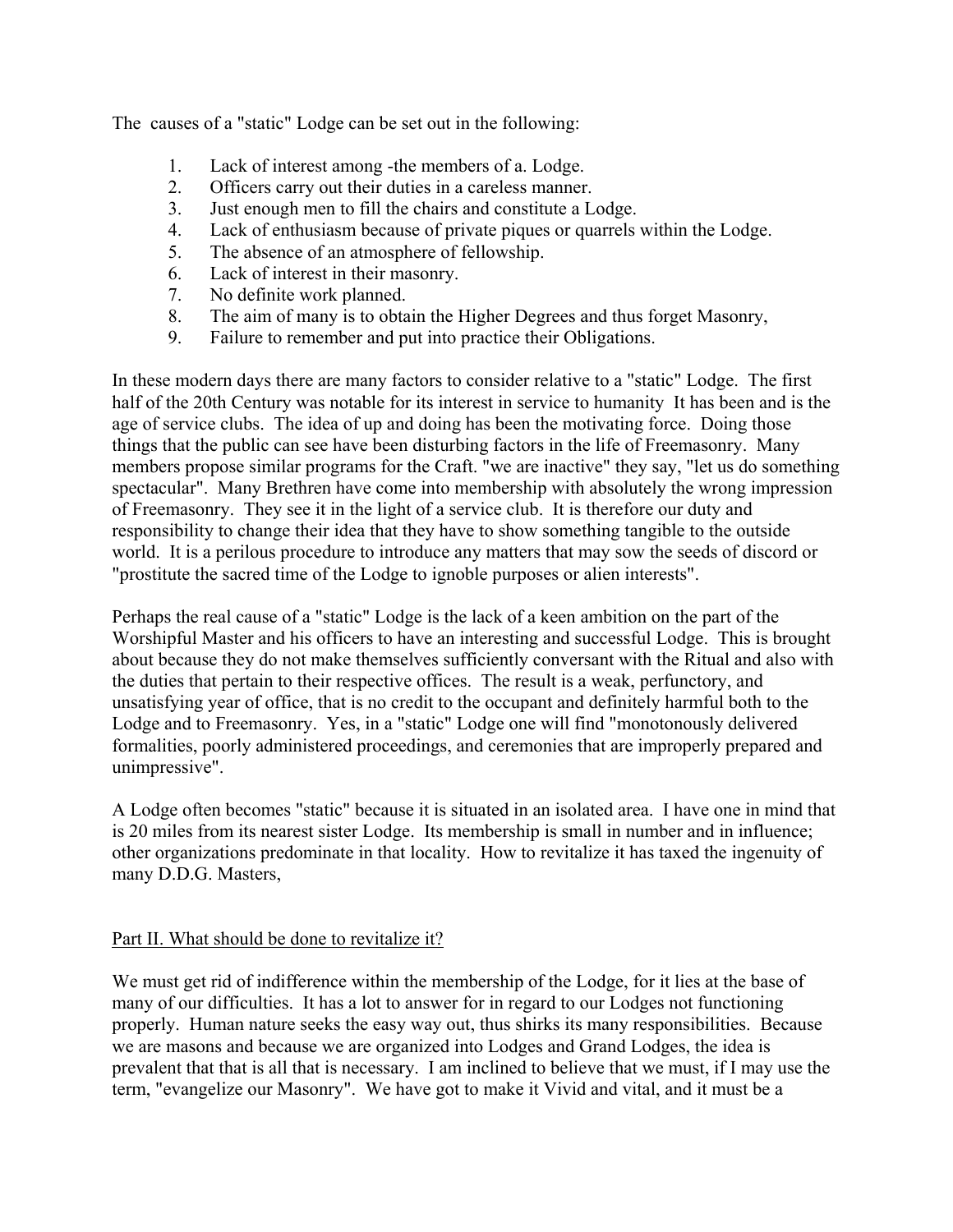Masonry that lives in the present and looks to the future, rather than wrapping around itself a cloak of historic greatness. I believe that we have to get more Masonry into men, than more men into Masonry.

Men no longer need to go to Lodge for diversion. There are many detracting forces which seek to satisfy their need for entertainment arid refreshment. "Modern associations" such as political, and economic groups, social and service clubs, many of which have well planned interesting activities, are applicable to present day interests. Those who go to Lodge must do so for a more substantial reason. It must be more because of loyalty to the Lodge, love of Masonic principles and teachings, or because of a deeper faith in the Fundamentals of the Fraternity. These are new conditions and it can be readily seen that to revitalize a "static" Lodge attendance assumes a greater importance.

On our Lodge notice is the Ancient charge "From Ancient times no Master or Fellow could be absent from the Lodge, especially when warned to appear at it, without incurring a severe censure, unless it appeared to the Master and Wardens that purely necessity hindered him".

In a Lodge a man comes forward of his own "free will and accord". He is free; this is a landmark of our Order. But his Obligations however, tie him down for all time to come. Constant repetition of these obligations within the Lodge room and within his heart should revitalize him, and the Lodge of which he is a member.

A "static" Lodge can be revitalized by occasionally putting new designs on the Trestle Board. In order to maintain interest in a Lodge we must see to it that the members are active; that each member has a sense of responsibility to the Craft; that he must make a contribution to the welfare of humanity,

We will be a long way on the road bringing back the interest lacking in a Lodge when Ritualistic work is performed smoothly, and correctly interpreted by men trained for it, and that training acquired among our Brethren.

The designs on the Trestle Board include the standard Masonic functions and "allied activities".

- 1. Masonic addresses by local and visiting Brethren and Grand Lodge Officers.
- 2. Specially prepared Degree Ceremonies.
- 3. Discussions and debates on Masonic subjects.
- 4. Innovations that are Masonic in spirit.
- 5. A well devised plan for the functioning of all phases of Lodge Masonry.

The carrying out of these designs in our respective Lodges will result in marvellous progress in our time honored Institution. It will be a means of inspiration to any constituent Lodges which may chance to be functioning below par in a respective Grand Jurisdiction.